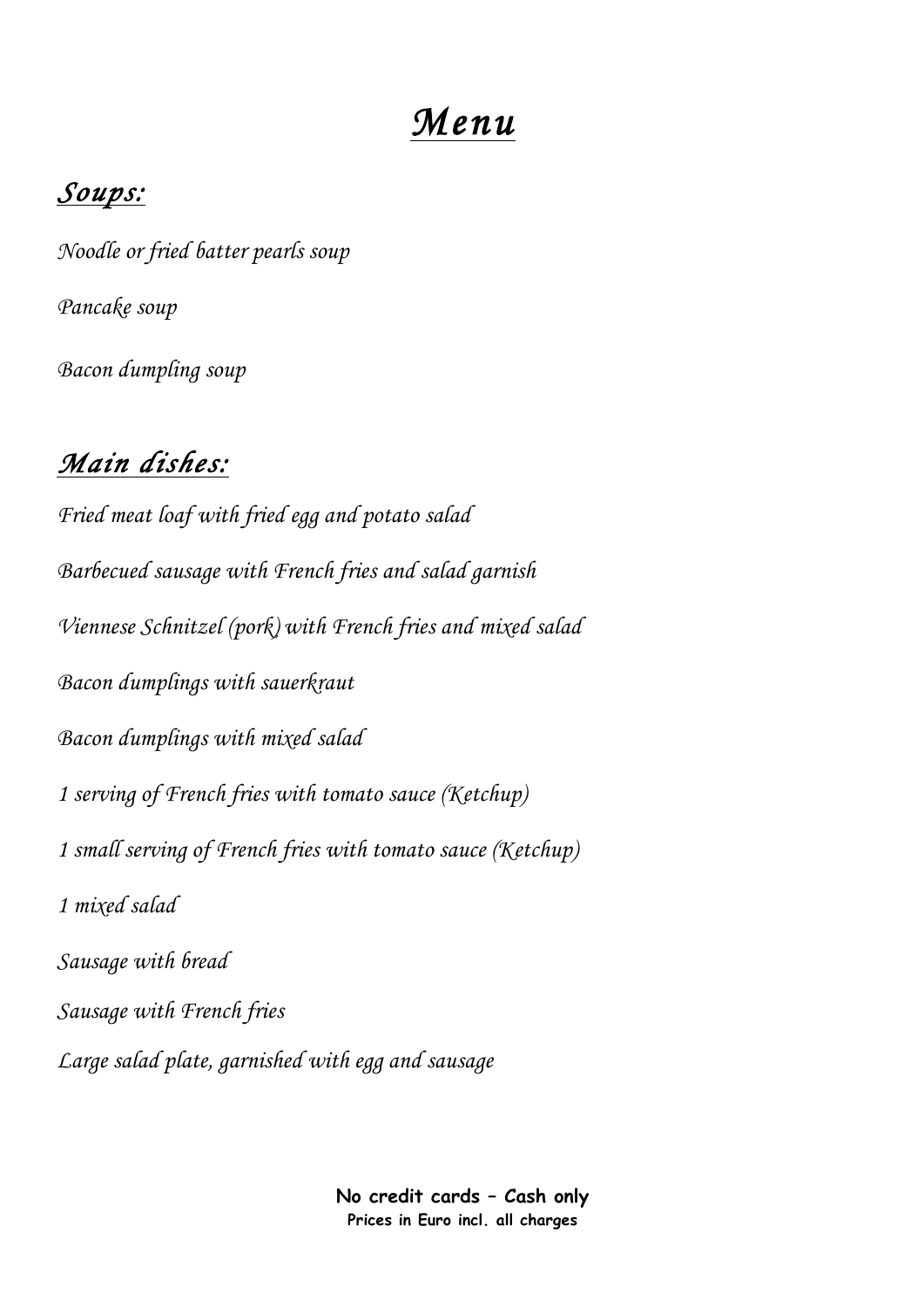*Tasty tidbits* 

*Pretzel soup with salad Cheese noodles with salad Meat noodles with salad Meat-Cheese noodles with salad*

#### *Desserts*

*Sugared pancake with raisins and apple sauce Apple strudel Apple strudel with whipped cream Apple strudel with home-made vanilla sauce Cream cheese strudel Cream cheese strudel with whipped cream Cream cheese strudel with home-made vanilla sauce Apple- or cream cheese strudel with vanilla ice-cream 1 serving of cream*